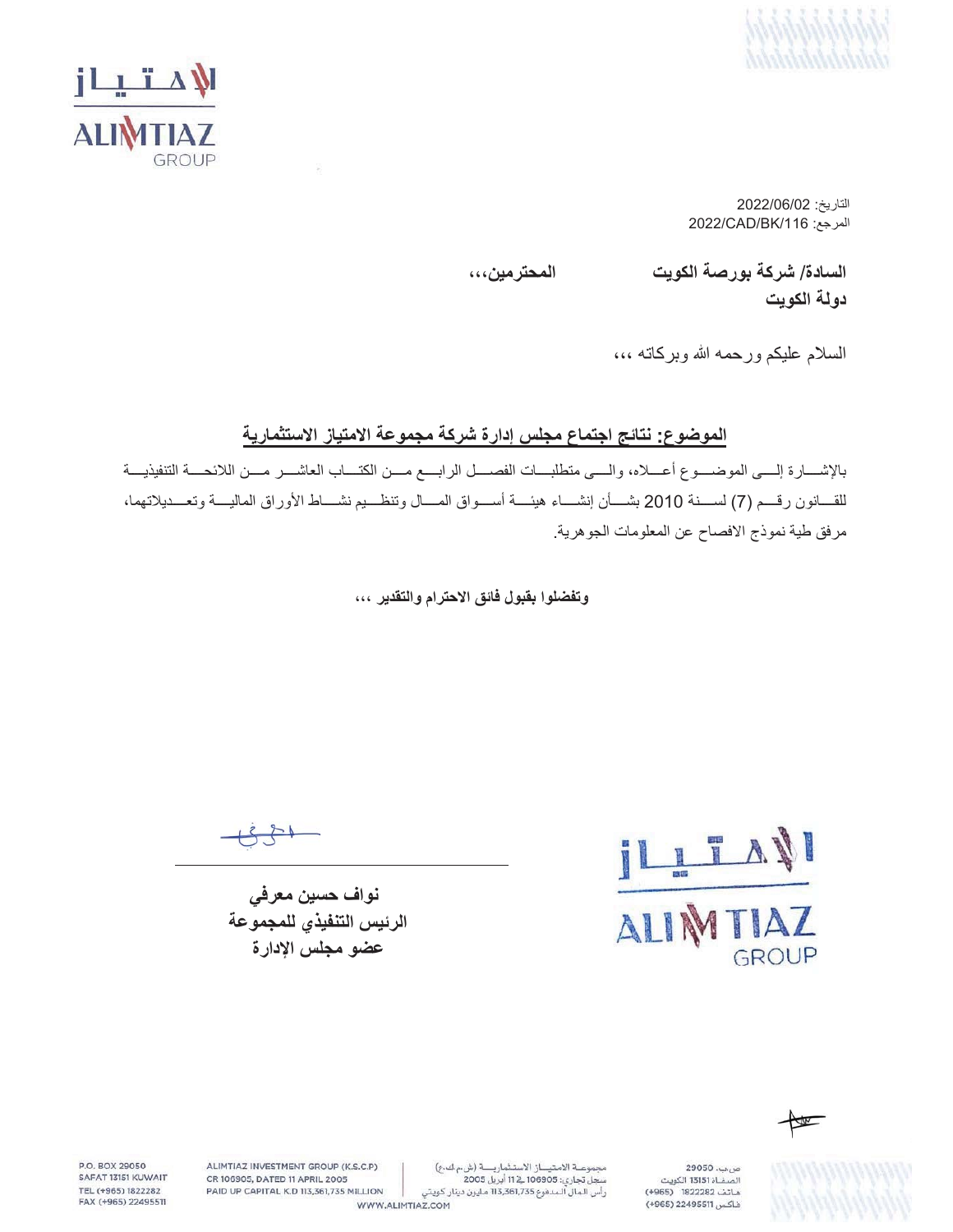



## نموذج الإفصاح عن المعلومات الجوهرية

| التاريخ 2022/06/02                                                                                                                                                                                                                                                                                                                                                                                                                                                                                                                                                                                                                                                                                                                                                                                                                              |                                                   |
|-------------------------------------------------------------------------------------------------------------------------------------------------------------------------------------------------------------------------------------------------------------------------------------------------------------------------------------------------------------------------------------------------------------------------------------------------------------------------------------------------------------------------------------------------------------------------------------------------------------------------------------------------------------------------------------------------------------------------------------------------------------------------------------------------------------------------------------------------|---------------------------------------------------|
| شركة مجموعة الإمتياز الإستثمارية                                                                                                                                                                                                                                                                                                                                                                                                                                                                                                                                                                                                                                                                                                                                                                                                                | إسم الشركة المدرجة                                |
| نحيطكم علماً بأن مجلس إدارة شـــركة مجموعة الامتياز الاســـنثمارية قد اجتمع يوم الخميس الموافق<br>2022/06/02 الســاعة 1:30 ظهرا وقام بالتوصــية بالموافقة على التعديلات المقترحة على المادة<br>(5) من النظام الأســاســي للشــركة والمـادة (6) من عقد التأســيس وذلك بـاسـتبعاد كـافة البنود الـخاصــة<br>بأنشطة الأوراق المالية المرخصــة للشـركة من قبل هيئة أسـواق المال واسـتبعاد كافة البنود الخاصــة<br>بنشاط منح التمويل المرخص به للشركة من قبل بنك الكويت المركزي.<br>وتأتى التوصىية بالموافقة على التعديلات المشــار إليها أعلاه لعدم ممارســة الشـركة للأنشـطة سـالفة<br>الذكر ، فضلاً عن عدم تسجيل الشركة لأية إيرادات من تلك الأنشطة.<br>على أن تقوم الشــــركة بالإفصـــــاح في حينه عن جدول أعمال الجمعية العامة غير العادية وذلك بعد<br>استيفاء كافة المتطلبات الرقابية الخاصة بذلك الأمر وأخذ موافقة الجهات الرقابية ذات الصلة | المعلومة الجوهرية                                 |
| لا يوجد أثر .                                                                                                                                                                                                                                                                                                                                                                                                                                                                                                                                                                                                                                                                                                                                                                                                                                   | أثر المعلومة الجوهرية على<br>المركز المالى للشركة |

IL TAN GROUP

نواف حسين معرفي<br>الرئيس التنفيذي للمجموعة عضو مجلس الإدارة



ص ب. 29050 .<br>الصفاة 13151 الكويت هاتف 1822282 (4965) فاكس 22495511 (+965)

مجموعة الامتياز الاستثمارية (شء ك ع) 

ALIMTIAZ INVESTMENT GROUP (K.S.C.P) CR 106905, DATED 11 APRIL 2005 PAID UP CAPITAL K.D 113,361,735 MILLION WWW.ALIMTIAZ.COM

P.O. BOX 29050 SAFAT 13151 KUWAIT TEL (+965) 1822282 FAX (+965) 22495511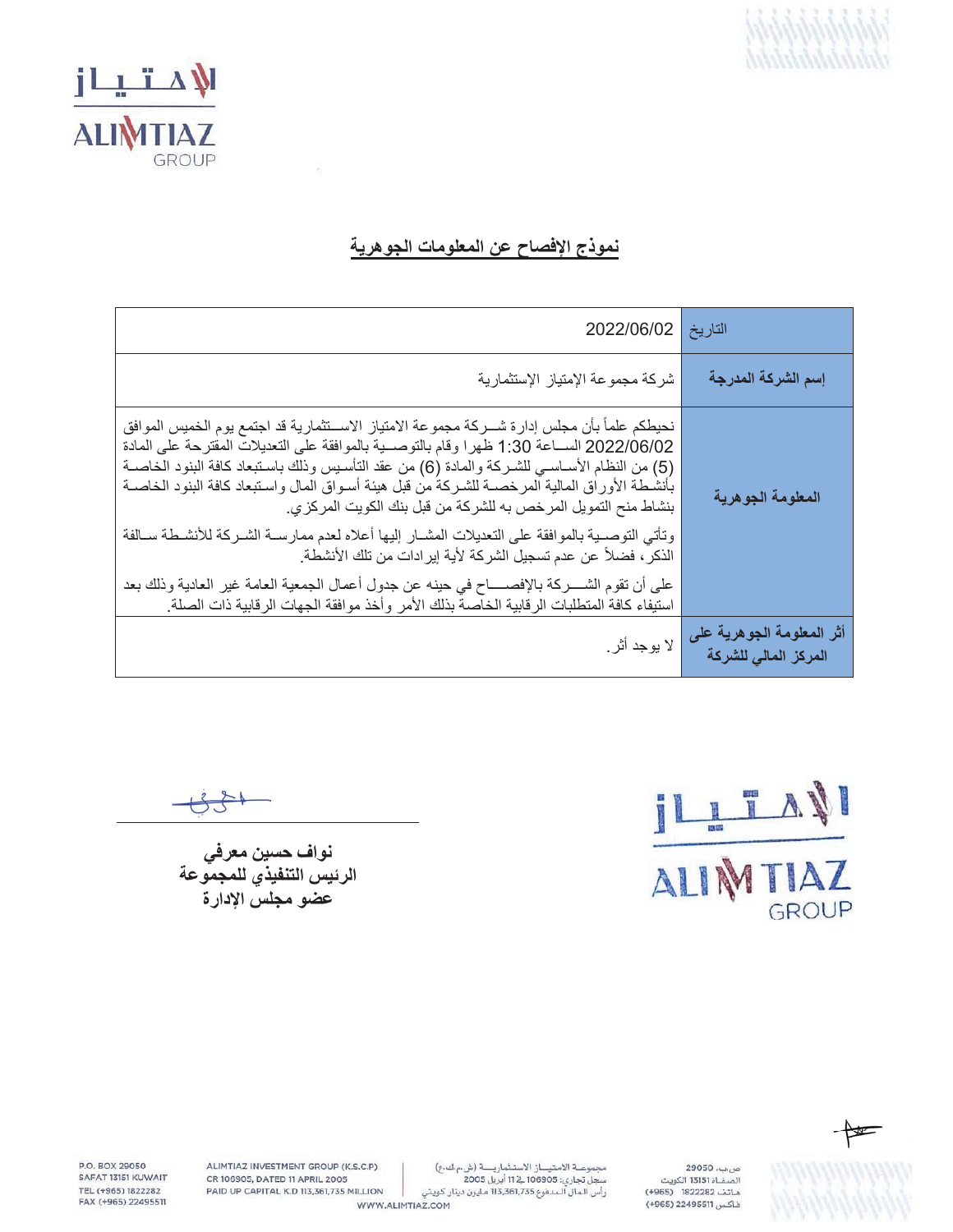



Date: 02/06/2022 Ref: 116/BK/CAD/2022

**Boursa Kuwait Company Kuwait**

## **Subject: Board of Directors Meeting Results**

With reference to the above subject, and the requirements of fourth chapter of Module Ten (Disclosure and Transparency) of the Executive bylaws of Law No 7 of 2010 regarding the establishment of the Capital Markets Authority and regulating securities activities and their amendments, find enclosed the Disclosure Form of Material Information.

Sincerely,

**Nawaf H Marafi Group Chief Executive Officer Board Member**





**P.O. ROY 29050** SAFAT 13151 KUWAIT TEL (+965) 1822282 FAX (+965) 22495511 ALIMTIAZ INVESTMENT GROUP (K.S.C.P) CR 106905, DATED 11 APRIL 2005 PAID UP CAPITAL K.D 113,361,735 MILLION

مجموعة الامتياز الاستثمارية (شء ك ع) سجل تجاري: 106905 قے 11 أبريل 2005 رأس الـمال الـمدفوع 113,361,735 مـليون دينار كـويتي

WWW.ALIMTIAZ.COM

ص بب. 29050 .<br>الصفــاة 13151 الكويت هاتف 1822282 (4965) فاكس 22495511 (965+)